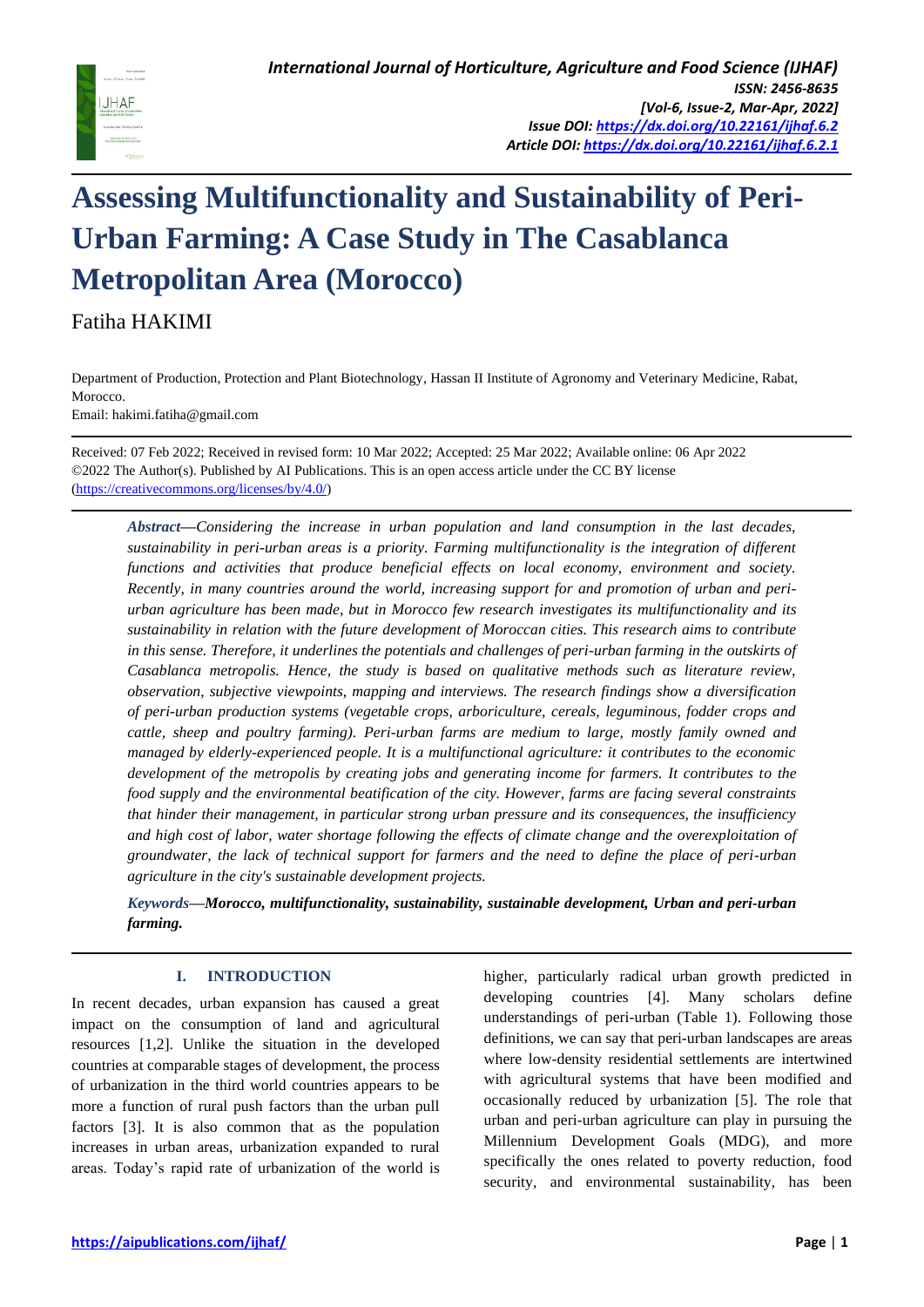extensively discussed. Urban and peri-urban agriculture is a mechanism that plays a role in enhancing access to and distribution of food in urban areas, thus filling the hunger gap [6]. Urban agriculture is the producer, processor and market for food, plant- and animal- sourced pharmaceuticals, fiber and fuel on land and water dispersed throughout the urban and peri-urban areas, usually applying intensive production methods [7]. Main definitions of urban and peri-urban agriculture focus on its potential to become the entry point for the successful transformation of agriculture as it is closely linked to urban, ecological, social and economic systems. Moreover, as a mean of providing economic benefits for urban farmers and their communities and cities, it can enhance the living environment, being essential to the economic and nutritional security of urban residents [7]. Maintaining agricultural landscape's sustainability in peri-urban areas is a priority and a challenge, because it represents a major part of the cultural landscape in urbanized areas [8,9]. The growing urban needs for multiple agricultural goods and services create opportunities that integrate agricultural activities in urban policies concerning food security, poverty reduction, waste recycling, and land use planning [7; 10, 11, 12] (Fig.1).

| N <sub>o</sub> | Sources                                       | Peri-urban Definitions                                                                                                                                                                                                                                                                                                                                                                                                                                                       |  |
|----------------|-----------------------------------------------|------------------------------------------------------------------------------------------------------------------------------------------------------------------------------------------------------------------------------------------------------------------------------------------------------------------------------------------------------------------------------------------------------------------------------------------------------------------------------|--|
| $\mathbf{1}$   | Andreas (1942)                                | The peri-urban region is the mixing zone of characteristically<br>agricultural and characteristically urban land use structure [13].                                                                                                                                                                                                                                                                                                                                         |  |
| 2              | Garnier and Chabot (1967)                     | Peri-urban is an area where the continuous built-up town ends [14].                                                                                                                                                                                                                                                                                                                                                                                                          |  |
| $\overline{3}$ | Singh (1967)                                  | The peri-urban region is a rural land with urban phenomena [15].                                                                                                                                                                                                                                                                                                                                                                                                             |  |
| $\overline{4}$ | Wehrein (1942)                                | Peri-urban represents an area that is forced by the urban development<br>$[16]$ .                                                                                                                                                                                                                                                                                                                                                                                            |  |
| $\overline{5}$ | Dickinson (1967)                              | The peri-urban region is an area where housing, industries, and offices<br>have become urban orientation [17].                                                                                                                                                                                                                                                                                                                                                               |  |
| 6              | Pryor (1971)                                  | The peri-urban area is an area of rural-urban fringe. It is characterized<br>based on the settlement's density, the existence of commercial<br>functions, industrial, the level of land conversion, and the existence of<br>commuting [18].                                                                                                                                                                                                                                  |  |
| $\overline{7}$ | Yunus (2006, 2008)                            | The peri-urban area is an area in between urban zone and rural zone.<br>According to Yunus (2008), there are 4 zones of peri-urban, namely:<br>(1) town frame; (2) urban-rural frame; (3) rural-urban frame; (4) rural<br>frame [19,20].                                                                                                                                                                                                                                     |  |
| 8              | DirektoratJenderalPenataanRuang-<br>PU (2006) | Peri-urban area is located outside the core of metropolitan/urban. It<br>forms as a supporting line of facilities and urban mass transport, and<br>an urban extension from its core in random growth (sprawl) for 40-50<br>kms outside. DirektoratJenderalPenataanRuang-PU (2006) classifies<br>the peri-urban region into three categories based on its land use and<br>economic activities, i.e: (1) Predominantly Urban; (2) Semi Urban; and<br>(3) Potential Urban [21]. |  |

|  |  | Table 1: Peri-urban Definitions |
|--|--|---------------------------------|
|--|--|---------------------------------|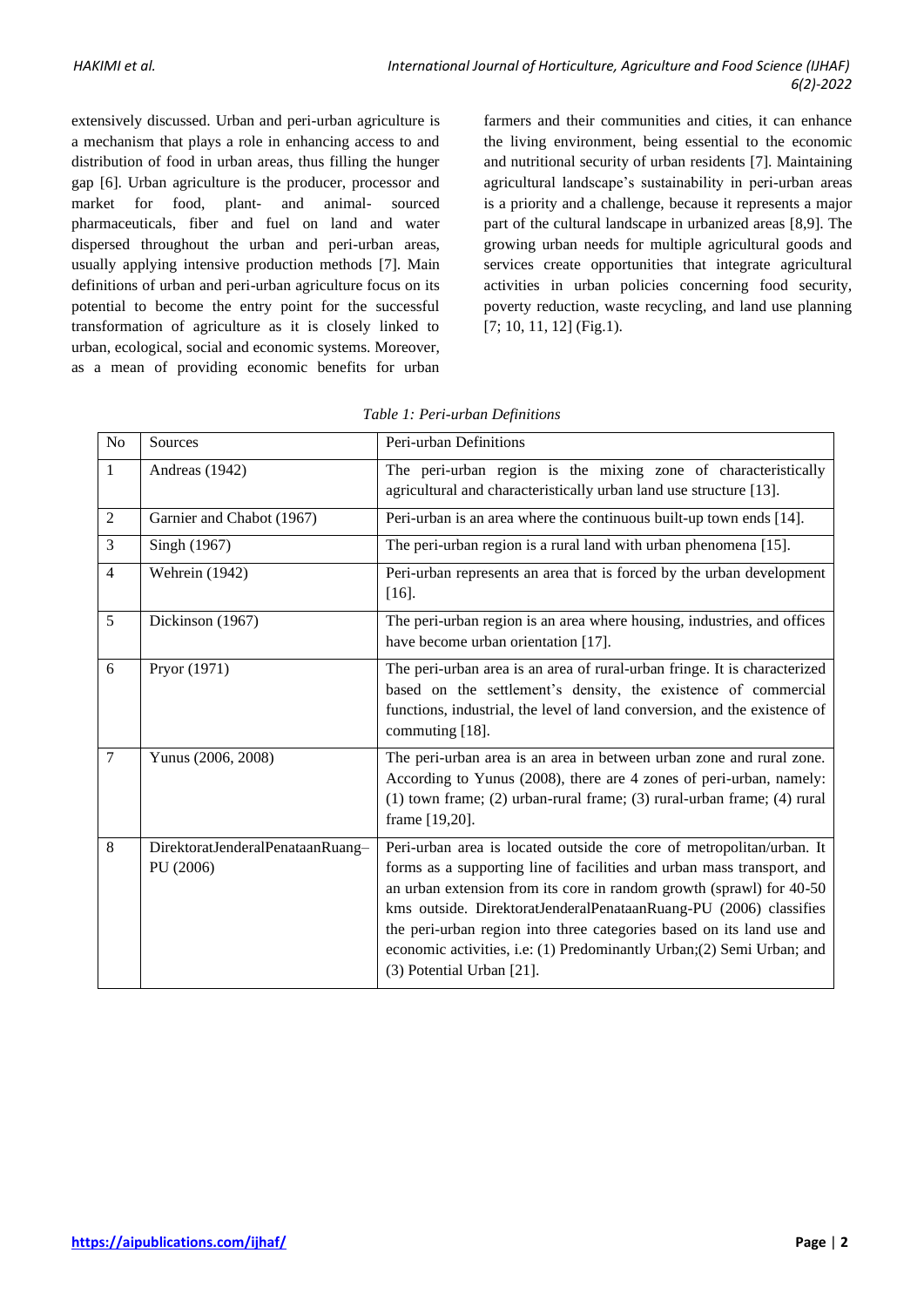

*Fig. 1: Main policy perspectives on urban agriculture [22]*

In Morocco, urban and peri-urban farming is not very much considered by public agricultural and urban policies, despite a few insufficient and very timid initiatives showing a slight change of outlook on the functions of agriculture in city, the country remains largely marked by a fairly clear separation between urban and agricultural issues, which leaves the question of "peri-urban agriculture" unthought. In this sense, this study aims to characterize the multifunctionality and the sustainability of peri-urban agriculture in the metropolitan area of Casablanca. It has allowed an identification of the main potentials, opportunities and constraints specific to Casablanca urban farming. To unravel this process, fifty case studies have been selected and analyzed through a combination of qualitative and participatory research methods.

### **II. MATERIAL AND METHODS**

The study was conducted in six zones located within a radius of 40 km from the center of Casablanca metropolis, the largest city of the Kingdom of Morocco. The Casablanca region is located in the center-west of Morocco on the plain of Chaouia and about 80 km south of the administrative capital of Morocco (Rabat). Spread on the Atlantic coast for nearly 50 km, it is the main economic, financial, and urban center of the country. Its total surface area is 1615 km2 or 0.16% of the national territory [23]. Figure 2 shows the location of Casablanca.

The population of the region is approximately 4,270,750 inhabitants, according to the general census of the population of 2014. It encompasses about 12.6% of the population of Morocco. The city of Casablanca covers 386.14 km2 and comprises 3,359,818 inhabitants [24]. It contributes 11.4% of the national employment, and the service sector is the largest provider of jobs in the region, amounting to 64.5% of the total number of jobs. The industry and crafts sector supplies 26.3% of jobs, and the rest is divided between the buildings and public works sector (7.6%) and the agriculture, forestry, and fishing sector (1.3%) [25].

Using selective and stratified random sampling methods, and within the six study zones 50 farmers were selected. Data collection from respondents was based on observations, interviews and field surveys. For this, a questionnaire of a series of 85 questions was administered to the selected farmers. The data collected through questionnaire were interpreted using appropriate data analysis techniques. They were quantitatively tabulated, interpreted and presented by using statistical methods such as frequency distribution, Chi-square test, tests of normality and homogeneity of variances, means comparison test and Principal component analysis (PCA). The analysis is made by using SPSS V26.0 (Statistical Package of Social Sciences, version 26) and Ms Excel.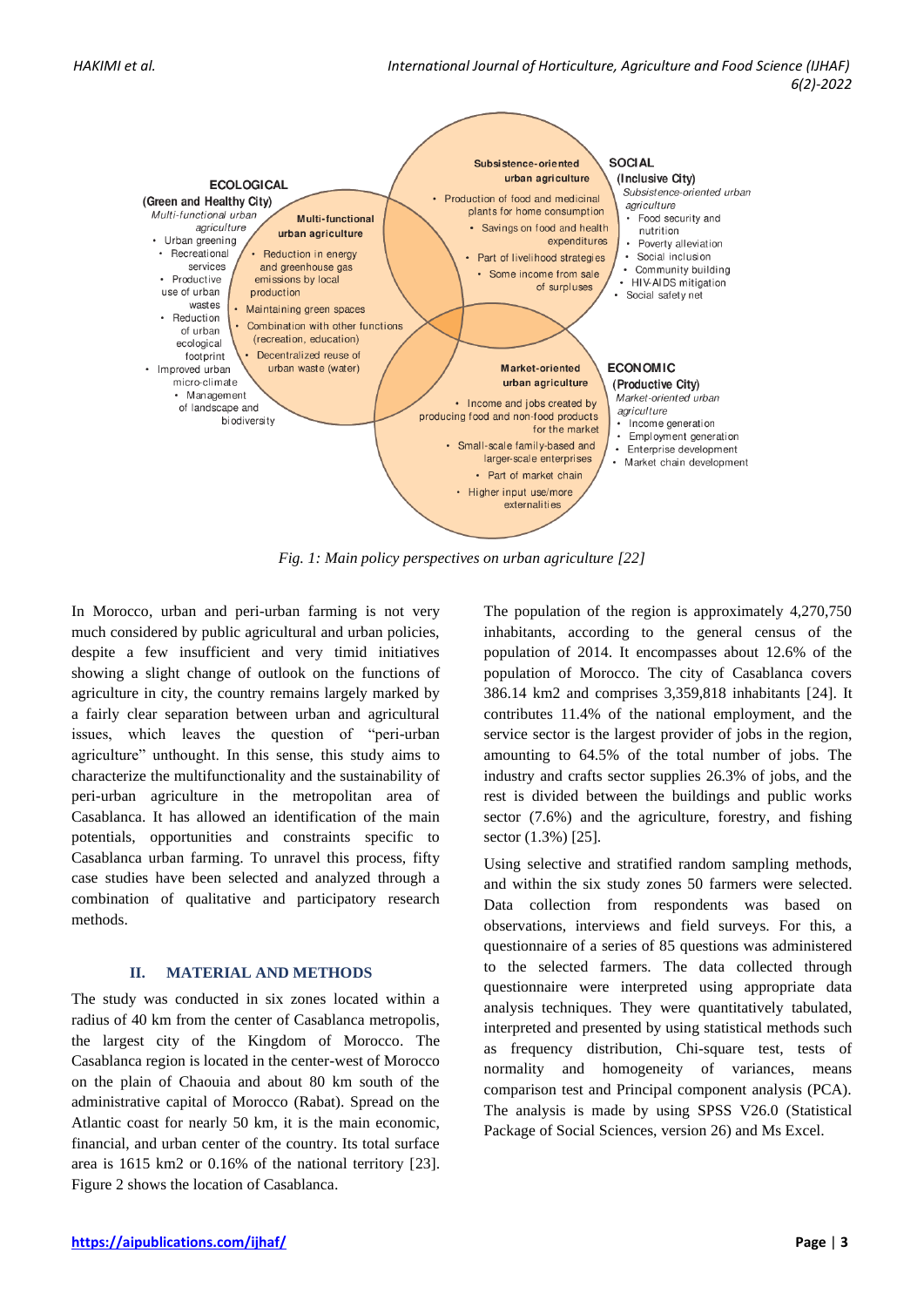

*Fig. 2: The geographical location of Casablanca.*

### **III. RESULTS AND DISCUSSION**

In peri-urban farms, many production systems were thus defined across the six study zones: vegetable crops, cereals, leguminous, fruit trees as well as livestock which is traditionally practiced by 62% of respondents (Fig.3). In general, the most common types of livestock farming practice in the study area includes: beef farming, sheep farming and poultry farming practices. A farming type like horticulture persists close to the cities to gain higher economic revenues through proximity to the markets. Farmers even dare to take a risk by investing higher capital, particularly for renting the land for farming. Even so, these types of farming are particularly vulnerable to urbanization [26]. According to the exploratory analysis of socio-demographic data, all respondents are men and 74% of them are aged 51 and over. The study shows that the 64% of the farmers have 20 years of experience and above. Therefore, the agriculturalists in the six study areas are mostly very experienced elderly people. Regarding the motivation of farmers to do peri-urban agriculture, 56% of them practice this agriculture because of poverty and unemployment. These are mainly farmers from the most disadvantaged segment of the population whose level of education does not exceed secondary education and who have inherited the land from their families. Other studies confirmed that peri-urban farming activity could be motivated either by access to markets, economic revenues,

socio-demographic factors or land tenure [27,28]. The survey results reveal that peri-urban agriculture is the main income source for almost 68% of the households

interviewed, which indicates its important role for urban livelihoods as well as for employment opportunities. Theory and experience of different countries suggest, urbanization creates job opportunities, improve life standard, cost advantage, increase wage rate, and increase productivity [29,30,31,32,33,34]. However, most of the peri-urban dwellers of low-income groups who are originally resided in the area before the urban encroachment and have the rural background. Some of these groups depend to some degree on agricultural livelihood for the living. The interaction of rural-urban interface determines community in peri-urban areas to build or enhance in adapting various livelihood strategies and fulfill their needs [35].

Regarding the analysis of variables relating to the mode of land acquisition in the six study areas, the survey result indicates that about 72% of farmers own their lands and 56% of the visited farms are small familial ones (0-5 hectares).

All surveyed farmers affirm that agricultural land in the outskirts of the metropolis has been declining continuously for the past two decades. While urban expanded to peripheral rural land, expropriation of peri-urban farmers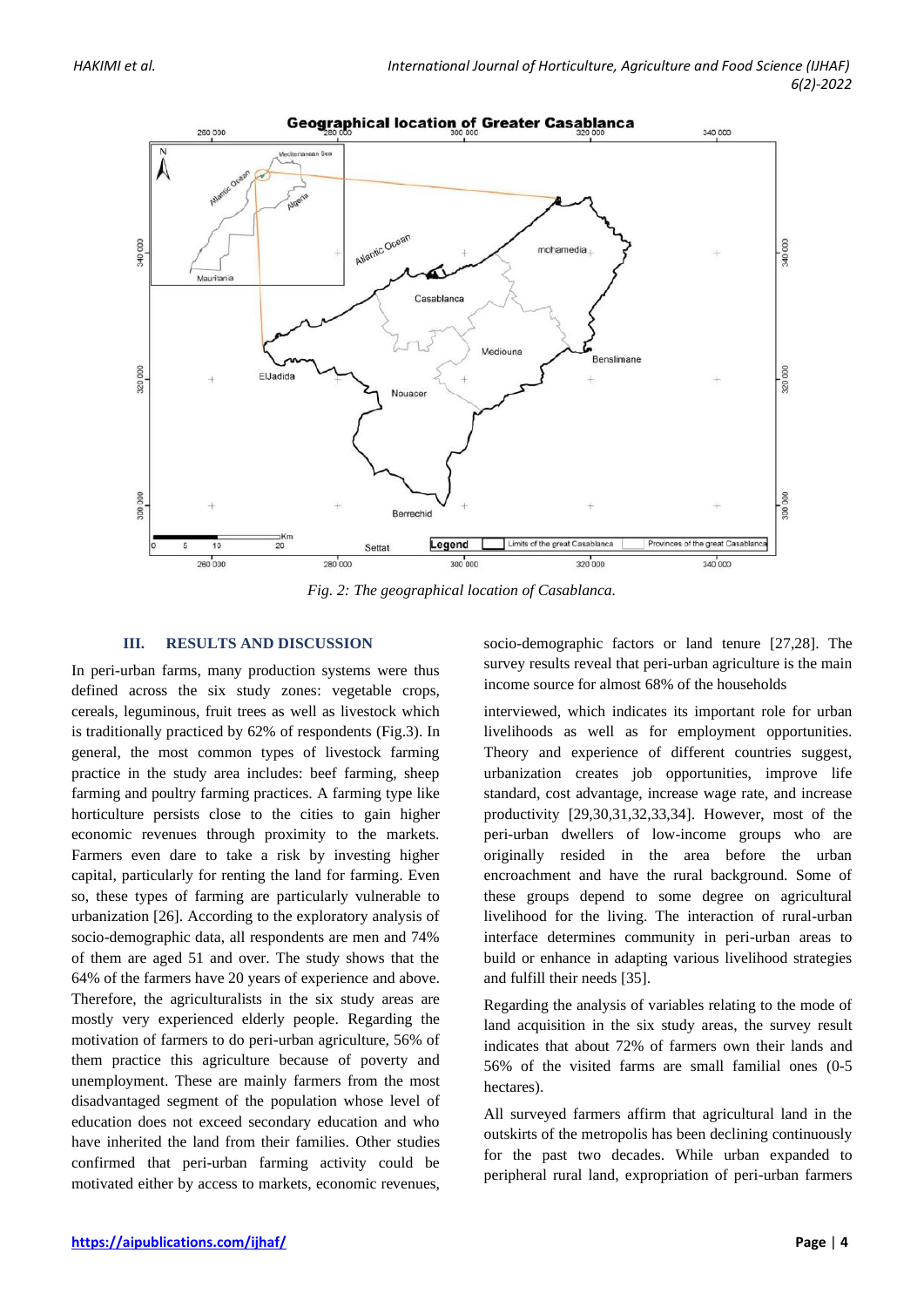is continual and undeniable fact on the ground in Casablanca. However, expansions at the expense of surrounding farming communities are damaging and loss of farming communities' livelihood. Currently, most farmers are aware of the cost and impacts of losing their land. Some farmers argued comparing losing of their land is equivalent to loosing of their livelihood because land is the fixed asset which can be inherited from generation to generations. The peri-urban farmers in Casablanca metropolitan area are highly vulnerable to negative externalities of urbanization. The land needs to meet urban socio-economic demand have made it very difficult to exercise agricultural activity and have led to a decline in agriculture in peri-urban areas [36]. In such a situation, there is a need to better reflect on the solutions to be adopted to preserve this activity.

As practices and experience of different countries and cities shows that urban and peri-urban agriculture offers enormous numbers of benefits [29,30,31,32,33,34]., our study confirmed the multifunctionality of peri-urban farming in the outskirts of Casablanca since it contributes to the economic development of the metropolis by creating jobs and generating income for farmers, it also contributes to the food supply and environmental beatification of the city. However, peri-urban farms are facing global challenges in terms of the significant expansion of urban spaces, insufficient and high cost of agricultural labor, lack of technical support and acute water scarcity.



*Fig.3: Peri-urban farms in Casablanca metropolitan area.*

### **IV. CONCLUSION & RECOMMENDATIONS**

In conclusion, the current multifunctionality of peri-urban agriculture in Casablanca will become crucial for the sustainability of food city supply in the future, thus it has to be adopted and promoted by the local institutions and authorities. In our view, agriculture should be considered as an element of urban land use and its value should be fully recognized in supporting food, alleviating poverty, creating jobs, generating income, and improving environmental quality as well as reducing the risk of natural hazards and climate changes.

Based on the analyzed data and conclusion, the following forwarded recommendations are suggested:

- Local authorities should integrate peri-urban agriculture in urban policies and sustainable development plans as well as the legalization and official recognition of this activity.
- The municipality should promote peri-urban agriculture and sensitize the community on its roles, its potentialities and its socio-economic and ecological implications.
- The municipality and local authorities should enhance training and supervision of peri-urban farmers.
- The results and data collected in this study can be taken into account during the implementation of future schemes and urban plans for the metropolis of Casablanca. This could contribute to a participatory and sustainable management of agricultural and natural spaces on the outskirts of the metropolis and therefore to the sustainable development of the country.

#### **REFERENCES**

- [1] L. Newman, L. Jordan Powell, H. Wittman, "Landscapes of food production in agriburbia: Farmland protection and local food movements" in British Columbia. J. Rural Stud. 2015, 39, pp.99–110.
- [2] B. Pölling, W. Sroka, W. Lorleberg, "Success of urban farming's city-adjustments and business models—Findings from a survey among farmers in Ruhr Metropolis" Germany. Land Use Policy 2016, 58, pp.366–379.
- [3] K. Adem, "Urban expansion and the neighborhoods: the case of Bishoftu Town, East Shewa Zone, Oromia Regional State, Ethiopia", Addis Ababa University, 2010.
- [4] R. Marshall, "On the edge of sustainability: perspectives on peri-urban dynamics", STEPS Working Paper 35. STEPS Centre, Brighton, 2009.
- [5] B.B. Lin, S.M. Philpott, S. Jha, "The future of urban agriculture and biodiversity-ecosystem services: Challenges and next steps", Basic Appl. Ecol. 2015, 16, pp.189–201.
- [6] D. Lee-Smith, "Cities feeding people: an update on urban agriculture in equatorial Africa", Environment and Urbanization, 22 (2), 2010, pp.483-499.
- [7] J. Smit, A. Ratta. and J. Nasr, "Urban Agriculture: Food, Jobs and Sustainable Cities", UNDP, 1996, pp.18.
- [8] C.T. Soulard, E. Valette, C. Perrin, P. Abrantes, T. Anthopoulou, O. Benjaballah, S. Bouchemal, P. Dugué, M. El Amrani, S. Lardon, *et al*., "Peri-urban agro-ecosystems in the Mediterranean: Diversity, dynamics, and drivers", Reg. Environ. Chang. 2017.